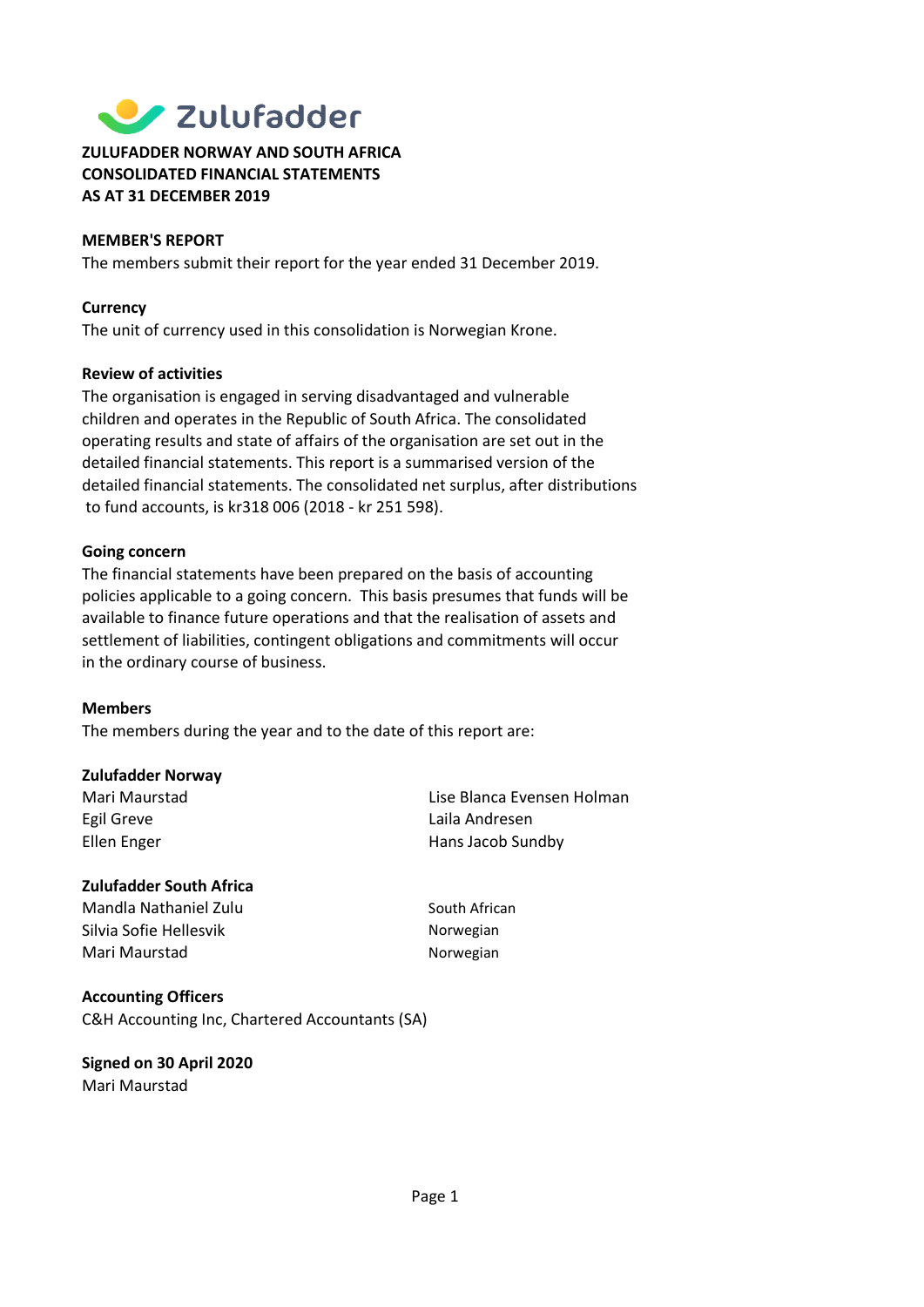## **ZULUFADDER NORWAY AND SOUTH AFRICA** CONSOLIDATED STATEMENT OF FINANCIAL POSITION AS AT 31 DECEMBER 2019

|                                                      | 2019         | 2018         |
|------------------------------------------------------|--------------|--------------|
|                                                      |              |              |
| <b>ASSETS</b>                                        |              |              |
| <b>NON CURRENT ASSETS</b>                            |              |              |
| Plant and equipment                                  | 205 017      | 98 472       |
| <b>CURRENT ASSETS</b>                                | 1643201      | 1688933      |
| <b>TOTAL ASSETS</b>                                  | kr 1 848 218 | kr 1 787 405 |
| <b>FUND ACCOUNTS AND LIABILITIES</b>                 |              |              |
| <b>GENERAL FUND</b>                                  |              |              |
| <b>Accumulated funds</b>                             | 1449233      | 1 130 815    |
| <b>OTHER FUND ACCOUNTS</b>                           | 375 260      | 493 523      |
| <b>CURRENT LIABILITIES</b>                           | 23725        | 163 067      |
| <b>TOTAL FUND ACCOUNTS</b><br><b>AND LIABILITIES</b> | kr 1 848 218 | kr 1 787 405 |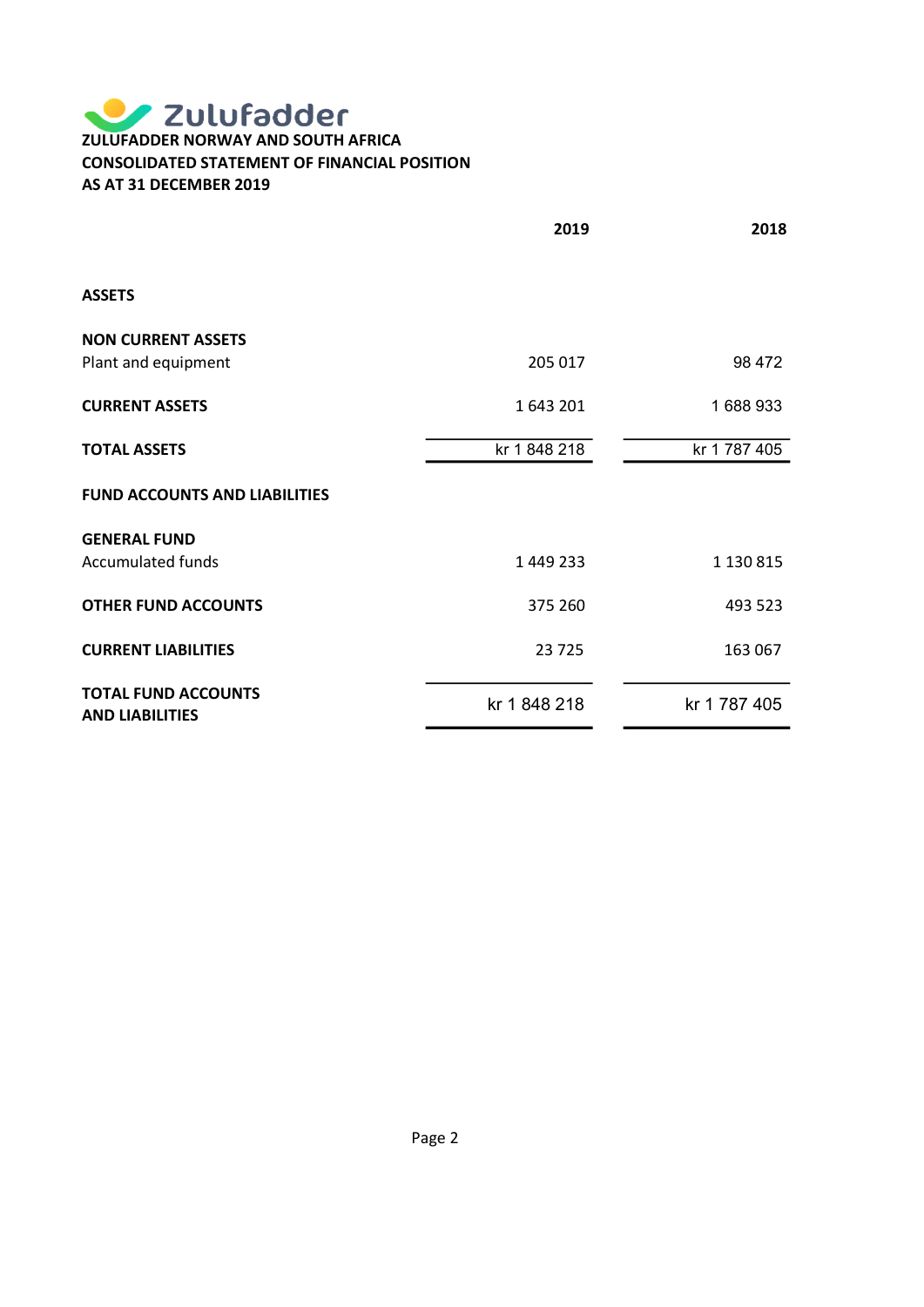

#### ZULUFADDER NORWAY AND SOUTH AFRICA CONSOLIDATED STATEMENT OF COMPREHENSIVE INCOME FOR THE YEAR ENDED 31 DECEMBER 2019

|                              | 2019       | 2018          |
|------------------------------|------------|---------------|
| <b>INCOME</b>                | 4735878    | 5 5 2 2 5 7 6 |
| Crafts                       | 159 495    | 204 263       |
| Donations                    | 2 141 801  | 2 168 403     |
| Interest                     | 22 548     | 7763          |
| Sponsorship                  | 2 295 714  | 2 960 263     |
| Sundry                       | 116 320    | 181884        |
|                              |            |               |
| <b>EXPENSES</b>              | 4 167 699  | 4718531       |
| Administration               | 819 942    | 883 995       |
| Community areas (schedule)   | 2 173 441  | 2 5 6 9 4 9 7 |
| Crafts                       | 309 653    | 325 718       |
| Projects (schedule)          | 847780     | 935 157       |
| Volunteers                   | 16883      | 4 1 6 4       |
|                              |            |               |
| Surplus before distributions | 568 179    | 804 045       |
| <b>Distributions</b>         | 250 173    | 552 447       |
| <b>SURPLUS</b>               | kr 318 006 | kr 251 598    |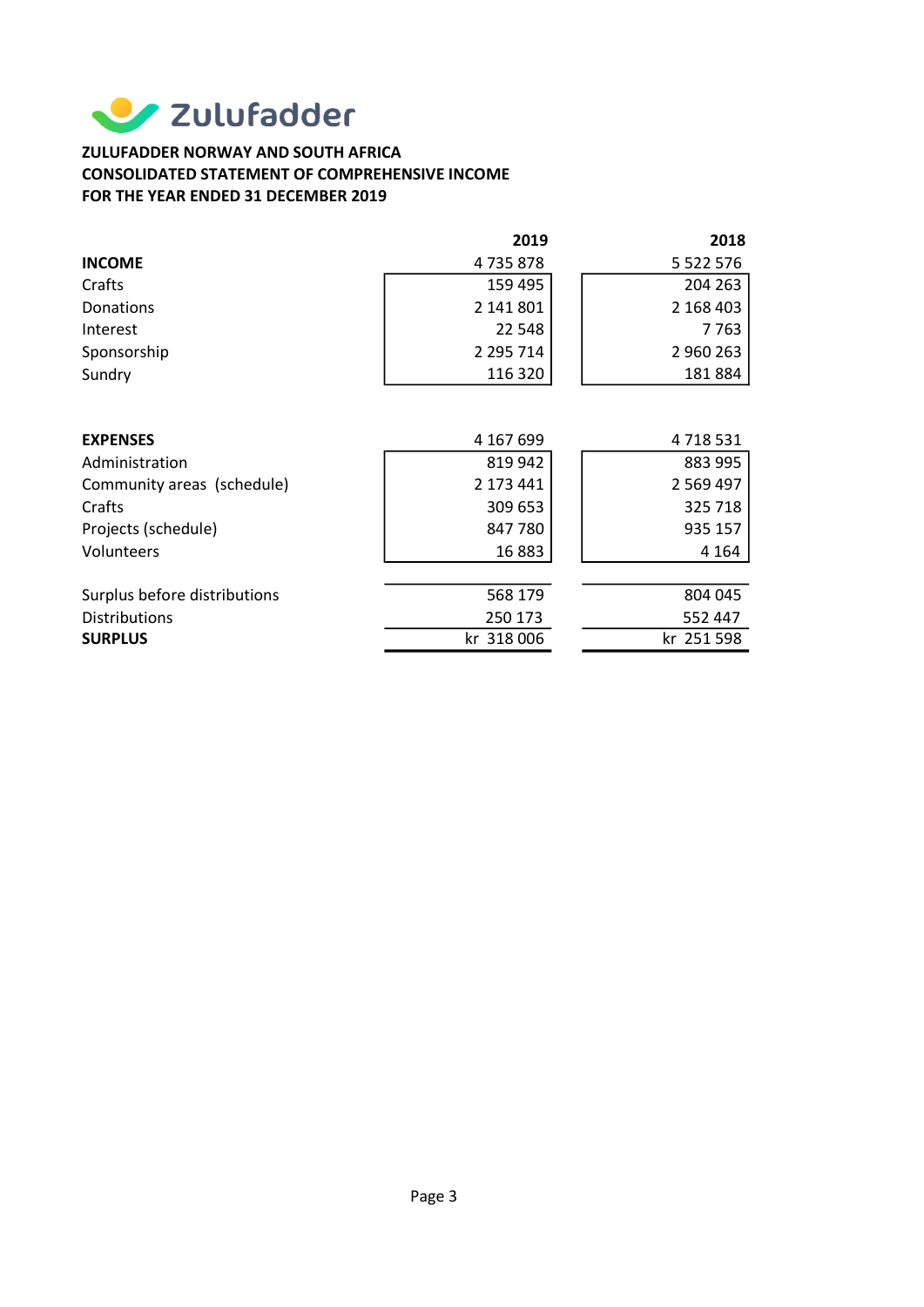V Zulufadder ZULUFADDER NORWAY AND SOUTH AFRICA COMMUNITY AREA EXPENSES FOR THE YEAR ENDED 31 DECEMBER 2019

|                                                                                                      | 2019         | 2018         |
|------------------------------------------------------------------------------------------------------|--------------|--------------|
|                                                                                                      |              |              |
| <b>Building and maintenance</b>                                                                      | 36 179       | 33 759       |
| Education                                                                                            | 36 448       | 60 542       |
| Health                                                                                               | 503          | 1724         |
| Nutrition                                                                                            | 583 809      | 1 104 947    |
| Office and general expenses                                                                          | 444 100      | 403 925      |
| Staff cost                                                                                           | 1051744      | 925 302      |
| Transport                                                                                            | 20 658       | 39 298       |
|                                                                                                      |              |              |
|                                                                                                      | kr 2 173 441 | kr 2 569 497 |
| ZULUFADDER NORWAY AND SOUTH AFRICA<br><b>PROJECT EXPENSES</b><br>FOR THE YEAR ENDED 31 DECEMBER 2019 |              |              |
|                                                                                                      | 2019         | 2018         |
| Education                                                                                            | 779 406      | 882 734      |
| House building                                                                                       | 68 374       | 52 423       |

kr 847 780 kr 935 157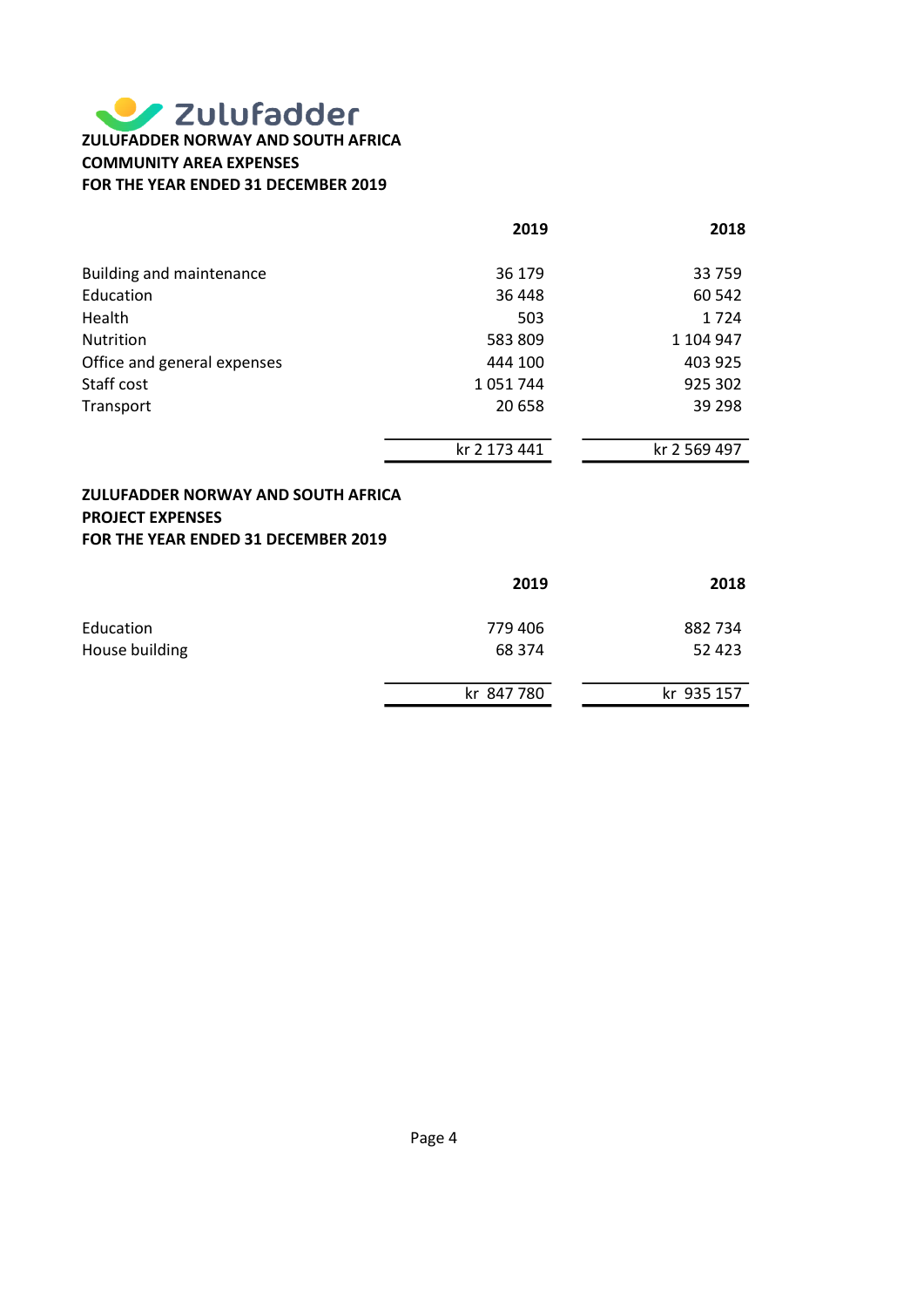## ZULUFADDER NORWAY AND SOUTH AFRICA 2019 CONSOLIDATED INCOME (KRONE)

<u>U</u> Zulufadder



### ZULUFADDER NORWAY AND SOUTH AFRICA 2019 CONSOLIDATED EXPENSES (KRONE)